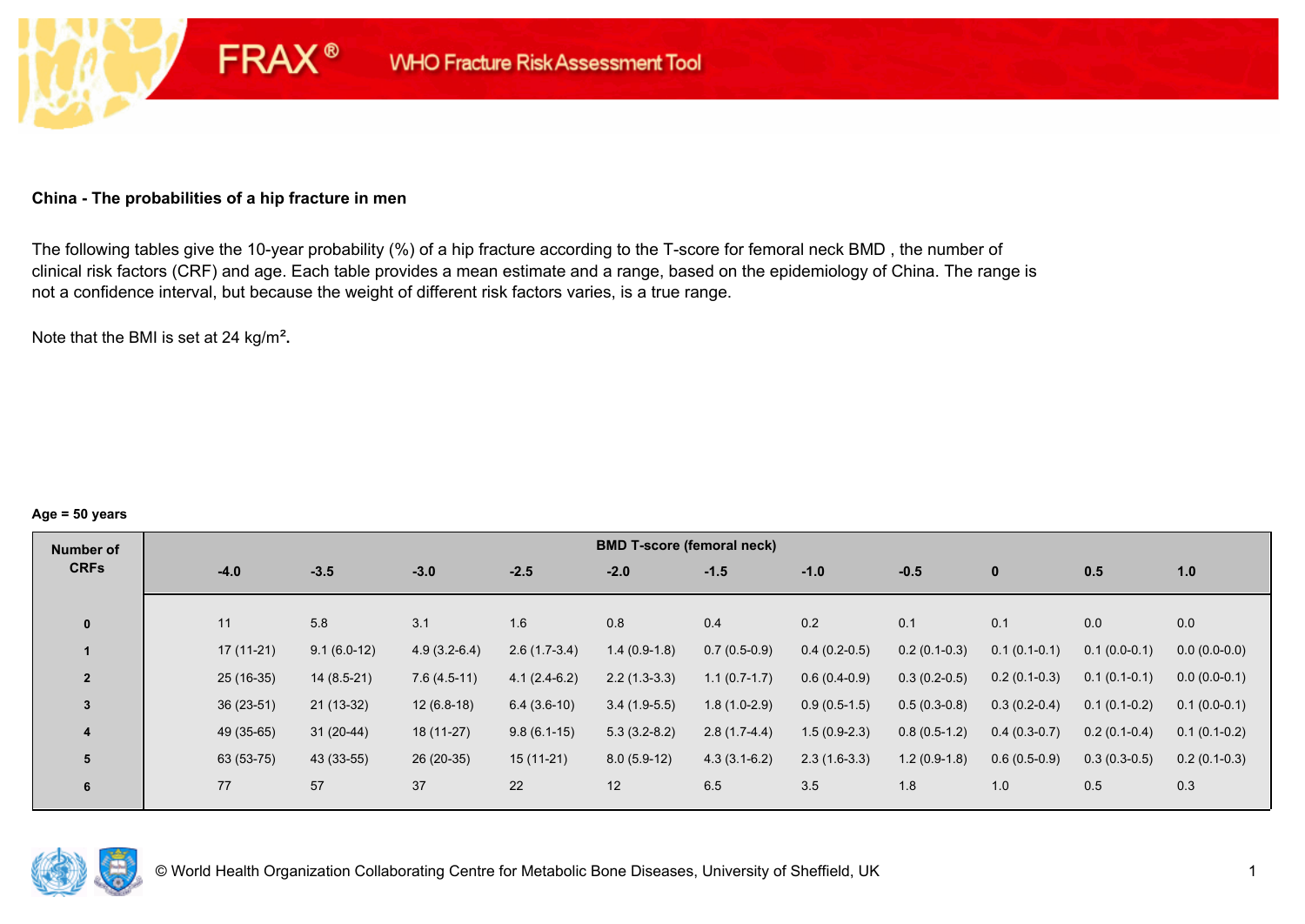**FRAX®** 

# **Age = 55 years**

| Number of      |             |               |                |                | <b>BMD T-score (femoral neck)</b> |                |                |                |                |                |                |
|----------------|-------------|---------------|----------------|----------------|-----------------------------------|----------------|----------------|----------------|----------------|----------------|----------------|
| <b>CRFs</b>    | $-4.0$      | $-3.5$        | $-3.0$         | $-2.5$         | $-2.0$                            | $-1.5$         | $-1.0$         | $-0.5$         | $\mathbf 0$    | 0.5            | 1.0            |
| $\mathbf 0$    | 10          | 5.9           | 3.2            | 1.8            | 1.0                               | 0.5            | 0.3            | 0.2            | 0.1            | 0.1            | 0.0            |
|                | $16(11-19)$ | $9.0(6.2-11)$ | $5.0(3.4-6.3)$ | $2.8(1.9-3.5)$ | $1.5(1.0-1.9)$                    | $0.8(0.6-1.0)$ | $0.5(0.3-0.6)$ | $0.2(0.2-0.3)$ | $0.1(0.1-0.2)$ | $0.1(0.1-0.1)$ | $0.0(0.0-0.1)$ |
| $\overline{2}$ | $23(15-32)$ | $14(8.6-19)$  | $7.7(4.8-11)$  | $4.3(2.7-6.2)$ | $2.4(1.5-3.4)$                    | $1.3(0.8-1.9)$ | $0.7(0.4-1.0)$ | $0.4(0.2-0.6)$ | $0.2(0.1-0.3)$ | $0.1(0.1-0.2)$ | $0.1(0.0-0.1)$ |
| $\mathbf{3}$   | $33(22-45)$ | $20(13-29)$   | $12(7.2-17)$   | $6.6(4.0-10)$  | $3.7(2.2-5.6)$                    | $2.0(1.2-3.1)$ | $1.1(0.7-1.7)$ | $0.6(0.4-0.9)$ | $0.3(0.2-0.5)$ | $0.2(0.1-0.3)$ | $0.1(0.1-0.2)$ |
| 4              | 45 (33-58)  | $29(20-40)$   | 17 (12-25)     | $9.9(6.6-15)$  | $5.6(3.7-8.4)$                    | $3.1(2.0-4.7)$ | $1.7(1.1-2.6)$ | $0.9(0.6-1.4)$ | $0.5(0.3-0.8)$ | $0.3(0.2-0.5)$ | $0.2(0.1-0.3)$ |
| 5              | 58 (50-69)  | 40 (33-51)    | $25(20-33)$    | $15(11-20)$    | $8.3(6.5-12)$                     | $4.7(3.6-6.6)$ | $2.6(2.0-3.7)$ | $1.4(1.1-2.0)$ | $0.8(0.6-1.1)$ | $0.5(0.4-0.7)$ | $0.3(0.2-0.4)$ |
| 6              | 70          | 52            | 35             | 21             | 12                                | 7.0            | 3.9            | 2.1            | 1.2            | 0.7            | 0.4            |

## **Age = 60 years**

| Number of      |             |               |                |                | <b>BMD T-score (femoral neck)</b> |                |                |                |                |                |                |
|----------------|-------------|---------------|----------------|----------------|-----------------------------------|----------------|----------------|----------------|----------------|----------------|----------------|
| <b>CRFs</b>    | $-4.0$      | $-3.5$        | $-3.0$         | $-2.5$         | $-2.0$                            | $-1.5$         | $-1.0$         | $-0.5$         | $\mathbf{0}$   | 0.5            | 1.0            |
| $\mathbf{0}$   | 9.5         | 5.7           | 3.3            | 2.0            | 1.1                               | 0.7            | 0.4            | 0.2            | 0.1            | 0.1            | 0.1            |
|                | $14(10-17)$ | $8.5(5.9-10)$ | $5.0(3.5-6.0)$ | $3.0(2.1-3.5)$ | $1.7(1.2-2.1)$                    | $1.0(0.7-1.2)$ | $0.6(0.4-0.7)$ | $0.3(0.2-0.4)$ | $0.2(0.1-0.2)$ | $0.1(0.1-0.1)$ | $0.1(0.1-0.1)$ |
| $\overline{2}$ | $20(14-27)$ | $13(8.3-17)$  | $7.6(4.9-10)$  | $4.5(2.9-6.1)$ | $2.6(1.7-3.6)$                    | $1.5(1.0-2.1)$ | $0.9(0.6-1.2)$ | $0.5(0.3-0.7)$ | $0.3(0.2-0.4)$ | $0.2(0.1-0.3)$ | $0.1(0.1-0.2)$ |
| $\overline{3}$ | 28 (20-37)  | 18 (12-25)    | $11(7.4-16)$   | $6.7(4.4-9.5)$ | $4.0(2.6-5.7)$                    | $2.3(1.5-3.4)$ | $1.4(0.9-2.0)$ | $0.8(0.5-1.2)$ | $0.5(0.3-0.7)$ | $0.3(0.2-0.4)$ | $0.2(0.1-0.3)$ |
| $\overline{4}$ | 38 (30-49)  | 25 (19-34)    | 16 (12-22)     | $9.8(7.0-14)$  | $5.9(4.1-8.5)$                    | $3.5(2.4-5.1)$ | $2.0(1.4-3.0)$ | $1.2(0.8-1.8)$ | $0.7(0.5-1.1)$ | $0.4(0.3-0.6)$ | $0.3(0.2-0.4)$ |
| 5              | 49 (43-59)  | $35(29-44)$   | $23(19-30)$    | 14 (12-19)     | $8.6(7.1-12)$                     | $5.1(4.2-7.1)$ | $3.0(2.5-4.2)$ | $1.8(1.5-2.5)$ | $1.1(0.9-1.5)$ | $0.6(0.5-0.9)$ | $0.4(0.3-0.6)$ |
| 6              | 60          | 45            | 31             | 20             | 12                                | 7.5            | 4.5            | 2.6            | 1.6            | 1.0            | 0.6            |

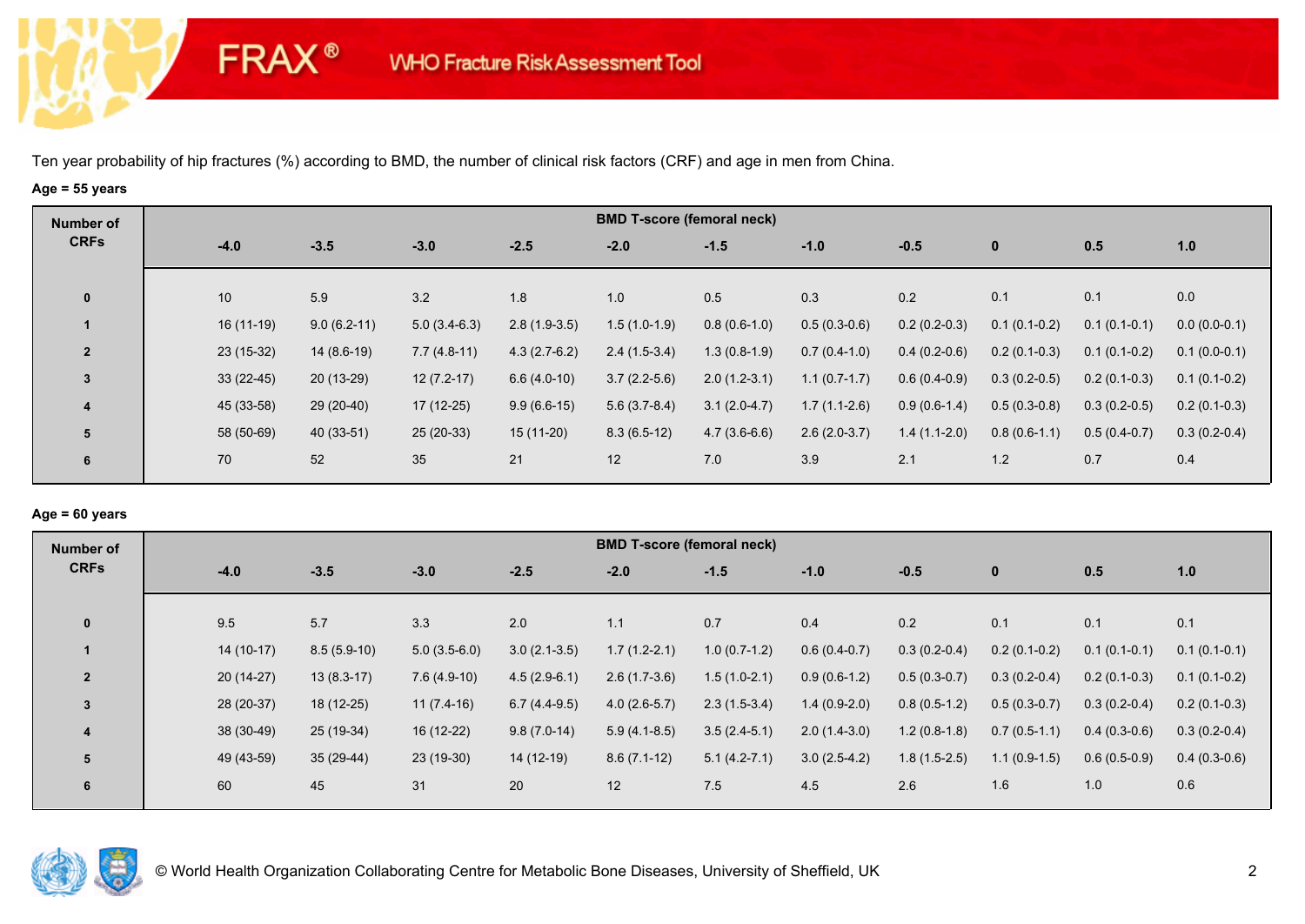**FRAX®** 

# **Age = 65 years**

| Number of               |              |                |                |                | <b>BMD T-score (femoral neck)</b> |                |                |                |                |                |                |
|-------------------------|--------------|----------------|----------------|----------------|-----------------------------------|----------------|----------------|----------------|----------------|----------------|----------------|
| <b>CRFs</b>             | $-4.0$       | $-3.5$         | $-3.0$         | $-2.5$         | $-2.0$                            | $-1.5$         | $-1.0$         | $-0.5$         | $\bf{0}$       | 0.5            | 1.0            |
| $\mathbf 0$             | 8.6          | 5.4            | 3.4            | 2.1            | 1.3                               | 0.8            | 0.5            | 0.3            | 0.2            | 0.1            | 0.1            |
| $\mathbf 1$             | $12(9.0-14)$ | $7.9(5.7-9.0)$ | $5.0(3.6-5.7)$ | $3.1(2.2-3.6)$ | $2.0(1.4-2.2)$                    | $1.2(0.9-1.4)$ | $0.7(0.5-0.9)$ | $0.5(0.3-0.5)$ | $0.3(0.2-0.3)$ | $0.2(0.1-0.2)$ | $0.1(0.1-0.1)$ |
| $\overline{2}$          | $17(13-22)$  | $11(8.0-14)$   | $7.3(5.0-9.3)$ | $4.6(3.2-5.9)$ | $2.9(2.0-3.7)$                    | $1.8(1.2-2.3)$ | $1.1(0.8-1.4)$ | $0.7(0.5-0.9)$ | $0.4(0.3-0.6)$ | $0.3(0.2-0.4)$ | $0.2(0.1-0.2)$ |
| $\mathbf{3}$            | 24 (18-31)   | $16(12-21)$    | $10(7.6-14)$   | $6.7(4.8-8.9)$ | $4.2(3.0-5.6)$                    | $2.6(1.8-3.5)$ | $1.6(1.1-2.2)$ | $1.0(0.7-1.4)$ | $0.7(0.5-0.9)$ | $0.4(0.3-0.6)$ | $0.3(0.2-0.4)$ |
| $\overline{\mathbf{4}}$ | $32(26-40)$  | 22 (17-29)     | 15 (11-20)     | $9.5(7.3-13)$  | $6.1(4.6-8.4)$                    | $3.8(2.9-5.3)$ | $2.4(1.8-3.4)$ | $1.5(1.1-2.1)$ | $1.0(0.7-1.4)$ | $0.6(0.5-0.9)$ | $0.4(0.3-0.6)$ |
| 5                       | 41 (37-49)   | $29(26-37)$    | $20(18-26)$    | $13(12-18)$    | $8.6(7.5-12)$                     | $5.5(4.8-7.4)$ | $3.5(3.0-4.7)$ | $2.2(1.9-3.0)$ | $1.4(1.2-1.9)$ | $0.9(0.8-1.3)$ | $0.6(0.5-0.8)$ |
| 6                       | 50           | 38             | 27             | 18             | 12                                | 7.8            | 5.0            | 3.2            | 2.0            | 1.3            | 0.8            |

## **Age = 70 years**

| Number of      |             |               |                |                | <b>BMD T-score (femoral neck)</b> |                |                |                |                |                |                |
|----------------|-------------|---------------|----------------|----------------|-----------------------------------|----------------|----------------|----------------|----------------|----------------|----------------|
| <b>CRFs</b>    | $-4.0$      | $-3.5$        | $-3.0$         | $-2.5$         | $-2.0$                            | $-1.5$         | $-1.0$         | $-0.5$         | $\mathbf{0}$   | 0.5            | 1.0            |
|                |             |               |                |                |                                   |                |                |                |                |                |                |
| $\mathbf 0$    | 7.7         | 5.2           | 3.4            | 2.3            | 1.5                               | 1.0            | 0.7            | 0.4            | 0.3            | 0.2            | 0.1            |
|                | $12(11-15)$ | $8.1(7.2-11)$ | $5.5(4.8-7.2)$ | $3.7(3.2-4.8)$ | $2.4(2.1-3.2)$                    | $1.6(1.4-2.1)$ | $1.1(0.9-1.4)$ | $0.7(0.6-0.9)$ | $0.5(0.4-0.6)$ | $0.3(0.3-0.4)$ | $0.2(0.2-0.3)$ |
| $\overline{2}$ | $18(15-23)$ | $13(10-16)$   | $8.6(6.9-11)$  | $5.8(4.7-7.6)$ | $3.9(3.1-5.1)$                    | $2.6(2.1-3.4)$ | $1.7(1.4-2.3)$ | $1.1(0.9-1.5)$ | $0.8(0.6-1.0)$ | $0.5(0.4-0.7)$ | $0.4(0.3-0.5)$ |
| 3              | 26 (21-32)  | $19(15-23)$   | $13(10-16)$    | $9.0(7.0-11)$  | $6.1(4.7-7.8)$                    | $4.1(3.1-5.2)$ | $2.7(2.1-3.5)$ | $1.8(1.4-2.4)$ | $1.3(1.0-1.6)$ | $0.9(0.7-1.1)$ | $0.6(0.4-0.8)$ |
| 4              | 36 (29-42)  | 27 (21-32)    | 19 (15-23)     | $14(11-17)$    | $9.4(7.2-11)$                     | $6.4(4.8-7.8)$ | $4.3(3.2-5.3)$ | $2.9(2.2-3.6)$ | $2.0(1.5-2.5)$ | $1.4(1.0-1.7)$ | $0.9(0.7-1.1)$ |
| 5              | 47 (39-51)  | $37(30-40)$   | 28 (22-31)     | $20(16-22)$    | $14(11-16)$                       | $9.9(7.4-11)$  | $6.7(5.0-7.4)$ | $4.6(3.4-5.1)$ | $3.2(2.4-3.6)$ | $2.2(1.6-2.4)$ | $1.5(1.1-1.7)$ |
| 6              | 57          | 47            | 38             | 29             | 21                                | 15             | 10             | 7.2            | 5.0            | 3.5            | 2.4            |

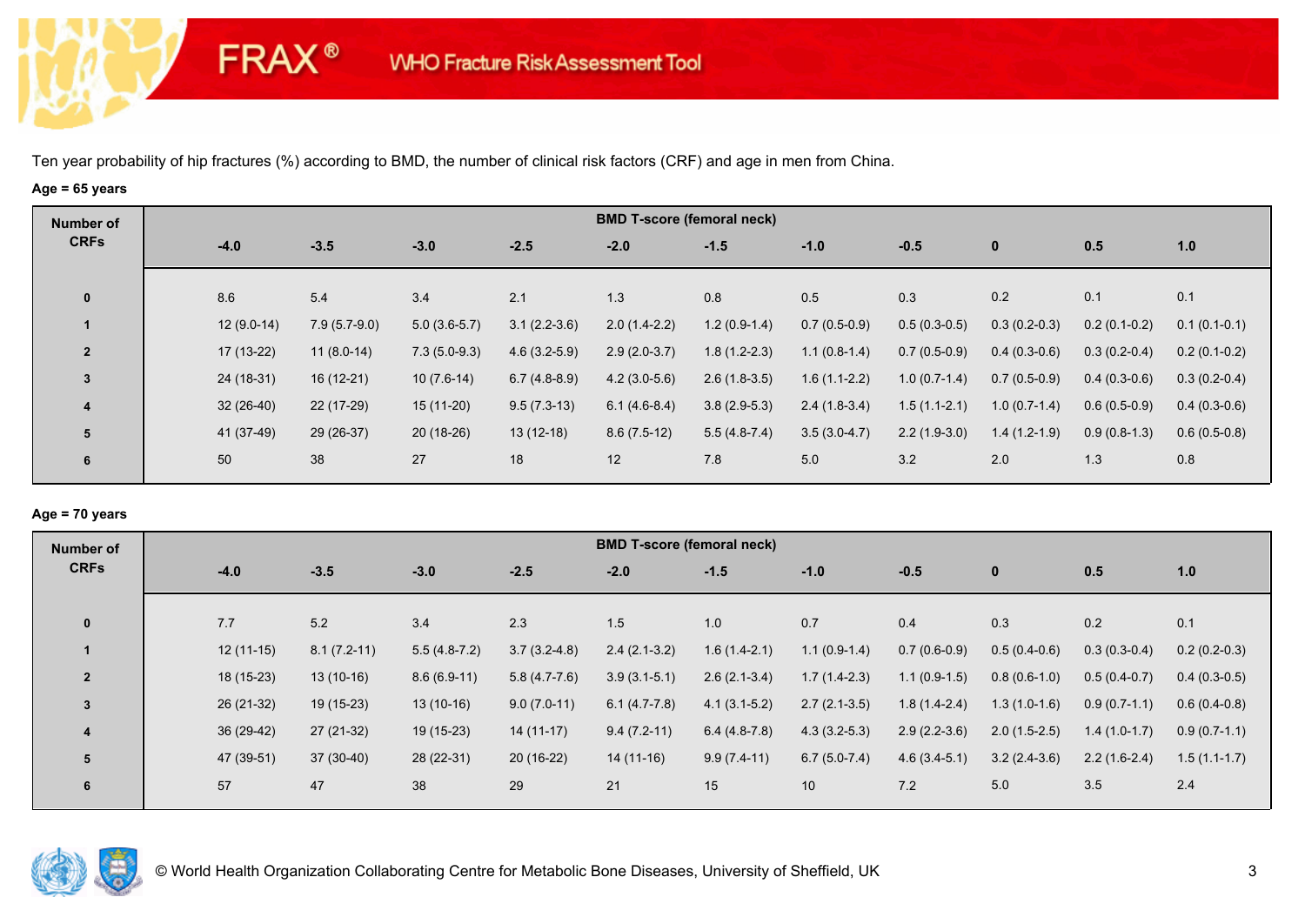**FRAX®** 

# **Age = 75 years**

| <b>Number of</b>        |              |               |               |                | <b>BMD T-score (femoral neck)</b> |                |                |                |                |                |                |
|-------------------------|--------------|---------------|---------------|----------------|-----------------------------------|----------------|----------------|----------------|----------------|----------------|----------------|
| <b>CRFs</b>             | $-4.0$       | $-3.5$        | $-3.0$        | $-2.5$         | $-2.0$                            | $-1.5$         | $-1.0$         | $-0.5$         | $\bf{0}$       | 0.5            | 1.0            |
| $\mathbf 0$             | 6.7          | 4.8           | 3.4           | 2.4            | 1.7                               | 1.2            | 0.8            | 0.6            | 0.4            | 0.3            | 0.2            |
|                         | $12(9.0-25)$ | $8.8(6.5-18)$ | $6.3(4.6-13)$ | $4.5(3.3-9.7)$ | $3.2(2.3-6.9)$                    | $2.2(1.6-4.9)$ | $1.6(1.1-3.4)$ | $1.1(0.8-2.5)$ | $0.8(0.6-1.8)$ | $0.6(0.4-1.3)$ | $0.4(0.3-0.9)$ |
| $\overline{2}$          | $20(12-33)$  | $15(9.0-26)$  | $11(6.5-19)$  | $7.9(4.6-14)$  | $5.6(3.3-10)$                     | $4.0(2.3-7.5)$ | $2.8(1.6-5.4)$ | $2.0(1.2-3.9)$ | $1.5(0.8-2.8)$ | $1.1(0.6-2.1)$ | $0.8(0.4-1.5)$ |
| 3                       | 29 (17-43)   | $23(12-34)$   | $17(9.1-27)$  | $13(6.5-20)$   | $9.5(4.6-15)$                     | $6.8(3.3-11)$  | $4.9(2.3-8.0)$ | $3.6(1.7-5.9)$ | $2.6(1.2-4.3)$ | $1.9(0.9-3.1)$ | $1.4(0.6-2.3)$ |
| $\overline{\mathbf{4}}$ | 41 (23-51)   | $33(17-43)$   | $26(13-35)$   | $20(9.4-27)$   | $15(6.8-21)$                      | $11(4.9-15)$   | $8.1(3.5-11)$  | $6.0(2.5-8.2)$ | $4.4(1.8-6.0)$ | $3.2(1.3-4.4)$ | $2.3(1.0-3.2)$ |
| 5                       | 52 (31-59)   | 45 (24-51)    | 37 (18-43)    | $30(14-35)$    | $23(10-27)$                       | $17(7.3-20)$   | $13(5.2-15)$   | $9.6(3.8-11)$  | $7.2(2.8-8.4)$ | $5.3(2.0-6.2)$ | $3.9(1.5-4.5)$ |
| 6                       | 64           | 57            | 49            | 41             | 33                                | 26             | 20             | 15             | 11             | 8.5            | 6.2            |

## **Age = 80 years**

| Number of      |               |               |               |                | <b>BMD T-score (femoral neck)</b> |                  |                |                |                |                |                |
|----------------|---------------|---------------|---------------|----------------|-----------------------------------|------------------|----------------|----------------|----------------|----------------|----------------|
| <b>CRFs</b>    | $-4.0$        | $-3.5$        | $-3.0$        | $-2.5$         | $-2.0$                            | $-1.5$           | $-1.0$         | $-0.5$         | $\mathbf{0}$   | 0.5            | 1.0            |
| $\mathbf{0}$   | 5.2           | 3.9           | 2.9           | 2.1            | 1.6                               | 1.2              | 0.9            | 0.7            | 0.5            | 0.4            | 0.3            |
|                | $9.4(6.8-20)$ | $7.1(5.1-15)$ | $5.4(3.8-12)$ | $4.0(2.8-8.8)$ | $3.0(2.1-6.6)$                    | $2.2(1.5-4.9)$   | $1.6(1.1-3.7)$ | $1.2(0.9-2.8)$ | $0.9(0.7-2.1)$ | $0.7(0.5-1.6)$ | $0.5(0.4-1.2)$ |
| $\overline{2}$ | $15(9.1-28)$  | $12(6.8-22)$  | $9.2(5.1-17)$ | $7.0(3.8-13)$  | $5.2(2.9-9.8)$                    | $3.9(2.1 - 7.4)$ | $2.9(1.6-5.6)$ | $2.2(1.2-4.3)$ | $1.7(0.9-3.3)$ | $1.3(0.7-2.5)$ | $1.0(0.5-1.9)$ |
| 3              | 24 (12-36)    | $19(9.5-30)$  | $15(7.2-24)$  | $11(5.4-19)$   | $8.7(4.0-14)$                     | $6.6(3.0-11)$    | $4.9(2.2-8.3)$ | $3.8(1.7-6.4)$ | $2.9(1.3-5.0)$ | $2.2(1.0-3.8)$ | $1.7(0.8-2.9)$ |
| $\overline{4}$ | $34(17-45)$   | 28 (13-38)    | $22(10-31)$   | $18(7.8-25)$   | $14(5.9-19)$                      | $11(4.4-15)$     | $8.0(3.3-11)$  | $6.2(2.6-9.0)$ | $4.8(2.0-6.9)$ | $3.7(1.5-5.3)$ | $2.8(1.1-4.1)$ |
| 5              | 45 (24-51)    | 39 (19-44)    | $32(15-37)$   | $26(11-30)$    | $21(8.8-24)$                      | $16(6.6-19)$     | $13(5.0-15)$   | $9.9(3.9-12)$  | $7.7(3.0-9.3)$ | $6.0(2.3-7.2)$ | $4.6(1.7-5.6)$ |
| 6              | 57            | 50            | 43            | 36             | 30                                | 24               | 19             | 15             | 12             | 9.3            | 7.3            |